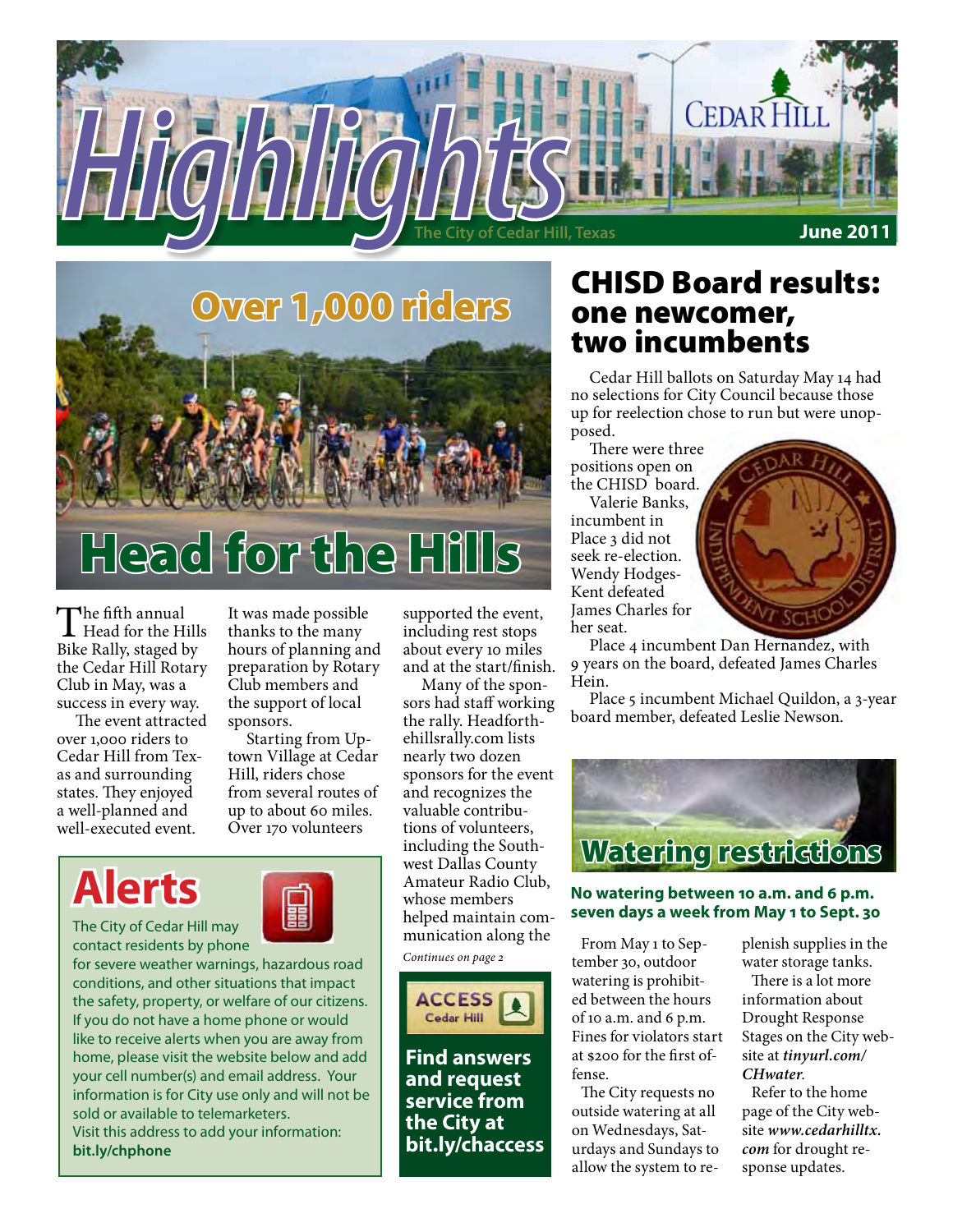

routes to support riders with mechanical or physical problems.

Safety was a priority with police officials coordinating support in Cedar Hill, Midlothian, Waxahachie, Maypearl and Venus.

Judy Pluto, Chairperson of the Head for the Hills Bike Rally, said their goals from the beginning have been to produce a premier event showcasing the City of Cedar Hill, the local Rotary Club and to raise funds for worthy charities.

Proceeds from the event support local charities like the Cedar Hill Food Pantry, the Zula B. Wylie Public Library and the CHISD Education Foundation.

Rotary Club of Cedar Hill also supports earthquake victims in Haiti, water wells in Africa and Rotary efforts to eradicate polio worldwide.

See hundreds of photos at 2011hfhbikerally.shutterfly. com. For more information and news on next year's rally, visit headforthehillsrally. com.





#### **Two can be better than one**



**June is Adopt – A- Cat month** and the Tri-City Animal Shelter & Adoption Center is offering a two-for-one cat adoption special. During June and July, the adoption and microchip fees are waived for the second feline. If the cat is not sterilized, the \$25 sterilization voucher must be purchased.

What a purrrrfect time to add to your family. Come by the shelter at 1150 E. Pleasant Run or call 972.291.5335.

# **Xeriscape saves water, money, looks natural**

Any discussion about reducing water usage eventually turns to lawn watering. Dallas Water Utilities estimates that 50% of drinking water is used to water

lawns and gardens during the summer.

Xeriscaping may be a good alternative for many homeowners. It means planting

drought-resistant and native plants that survive on natural rainfall.

Going green may mean dialing down the volume of grass in your lawn, giving up some of that solid sheet of thirsty turf and including more rocks, flowering plants, shrubs and low-growing trees.

Here are some basics, but do your own research:

**1. Plan.** Know your soil type. Arrange for good drainage. Sketch out your garden for different water needs.

Some plants might need only rainfall, others may require some hand watering.

**2. Test and amend the soil.** To have your soil tested, check with your local county extension office or a local nursery. Adding organic matter such as compost will enrich the

soil and it's ability to retain water while encouraging beneficial microorganisms.

**3. Assess your turf needs.** Grass usually requires more water than any other part of



your landscape. Use it if that's what you need, for instance, for children to play on, but consider ground covers, shrubs and stone surfaces for other areas.

 Instead of an impervious concrete patio, consider patio stones and natural walkway stones with gravel that allows rainfall to filter and seep into the soil.

**4. Use appropriate plants.** Use native or drought-tolerant, plants that can sur-

*Continues on page 4*

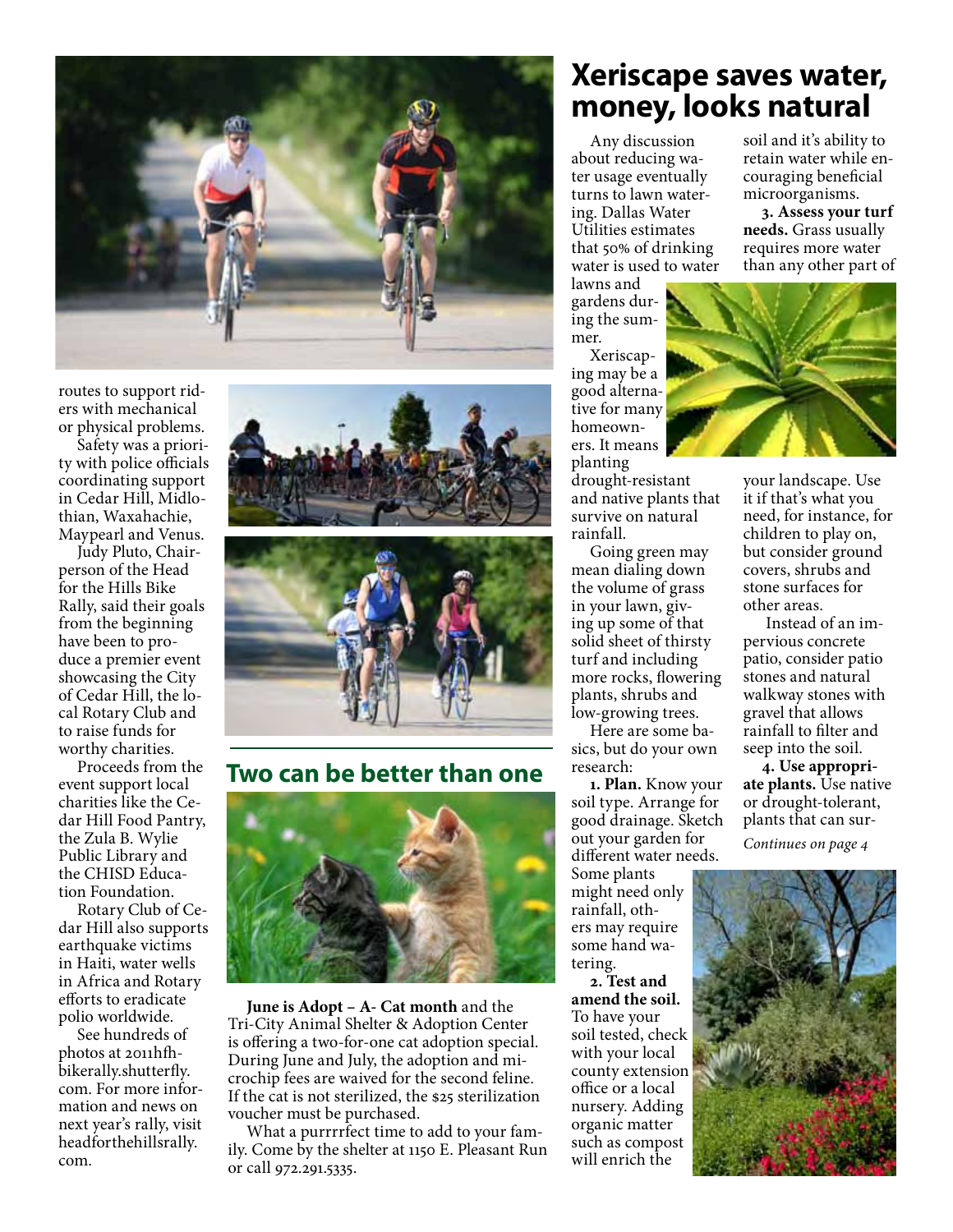

Above: Mayor Rob Franke reads a proclamation declaring "National Public Works Week". Elias Sassoon, Public Works Director for the City of Cedar Hill, accepted the proclamation encouraging citizens to consider the contributions of the people who work in Public Works to provide clean water, modern sewer systems, safe and efficient roadways and many more infrastructure components that benefit the community.

Below: City Council Member Cory Spillman presents a STAR student certificate to Lora Chowdhury, a senior at Cedar Hill High School. Lora is VP of the National Honor Society, World Culture Club President and Spanish Honor Society President. She loves to volunteer for her community and has founded a scholarship program for young girls dedicated to breaking the cycle of poverty with the power of knowledge. This Fall, Lora will attend the University of Texas at Austin. As the current Miss Teen Texas International, she travels to spread the power of knowledge to children around the world.





#### **Who answers your alarm?**

For only \$25 a month you can have your home or business alarm monitored by our local 911 Center. Call 972.230.5248 for intro specials.

# Did You Know...

that the Cedar Hill Police Department will check your home while you are away on vacation?

You can get more information and download the form on the City website at http://bit.ly/ chpdvac

# **Community Calendar**

#### June 2011

#### 18 Juneteenth Celebration

5-10 p.m. Amphitheater at Valley Ridge Park, 2850 Park Ridge Dr. Live music, stage presentations, exhibits. More information at http:// www.wix.com/junet0th/best-southwest-juneteenth **Solution Saturday thru noon Sunday:** Emergency Operations Center on the ground floor of the Government Center.<br>
Experiment of the Government Center.<br> **And Saturday thru noon Sunday. Emergency Operations Center on the gro** 

#### 25-26 Ham radio demonstrations

ground floor of the Government Center.

Local amateur ham radio operators will demonstrate emergency com-Local amateur ham radio operators will demonstrate emergency com-<br>munications abilities. "When all else fails, ham radio works". The public<br>is invited to see ham radio's new capabilities and learn how to get an<br>FCC radio is invited to see ham radio's new capabilities and learn how to get an FCC radio license.

### July 2011

#### 1-31 July is National Parks and Recreation Month

Get involved with the "Adopt-a-Park" kick off. Watch the City website for more information about how you can adopt your favorite park and help keep it safe, beautiful and litter free.

#### 4 Red, White and Pool

1-5 p.m. Crawford Park pool. \$2 admission.

Family-friendly games and competition. There will be a slip 'n' slide for everyone to enjoy and a water slide for the little ones.

#### 8 Flick-n-Float (every 2nd Friday in June, July and August)

8-10 p.m. Crawford Park pool. \$2 admission. Relax on your float in the pool and enjoy a family-friendly movie. The concession stand will be open. Call 972.291.5130 for details.

#### 15 Senior Center Health Fair

10 a.m. to 2 p.m. at the Cedar Hill Senior Center, 1740 Mansfield Rd. Take an active approach to staying healthy by taking advantage of the information available at the event. Vendors desiring a booth should call the Senior Center at 972.291.5353.

#### 18 Community Emergency Response Team (CERT) Meeting

7 p.m. at Cedar Hill Fire Station #1, 1212 W. Belt Line Road This group meets the third Monday of each month. Under the direction of local emergency responders, volunteers trained in CERT help provide critical support during a disaster by giving immediate assistance to victims, providing damage assessment information, and organizing other volunteers at a disaster site until trained emergency personnel arrive. For more information, contact Clark Stephenson at 972.839.6172. **Figure 2011**<br> **16 Landential Celebration**<br> **16 Landential Celebration**<br> **Extremation and Proparities Southwest Juncteenth**<br> **Extremation And domendation**<br> **Extremation and domendation**<br> **1876 Ham radio domendation**<br> **1876** 

#### 21 Emergency Preparedness Community Forum

7 p.m. at Zula B. Wylie Public Library, 225 Cedar

Join in this informative panel discussion and learn how Cedar Hill's Emergency Management officials and other organizations prepare for, monitor and recover from natural and man-made disasters. Learn what you can do to stay informed and protect your family.

**To submit your community organization's activity to be considered for this Com-**